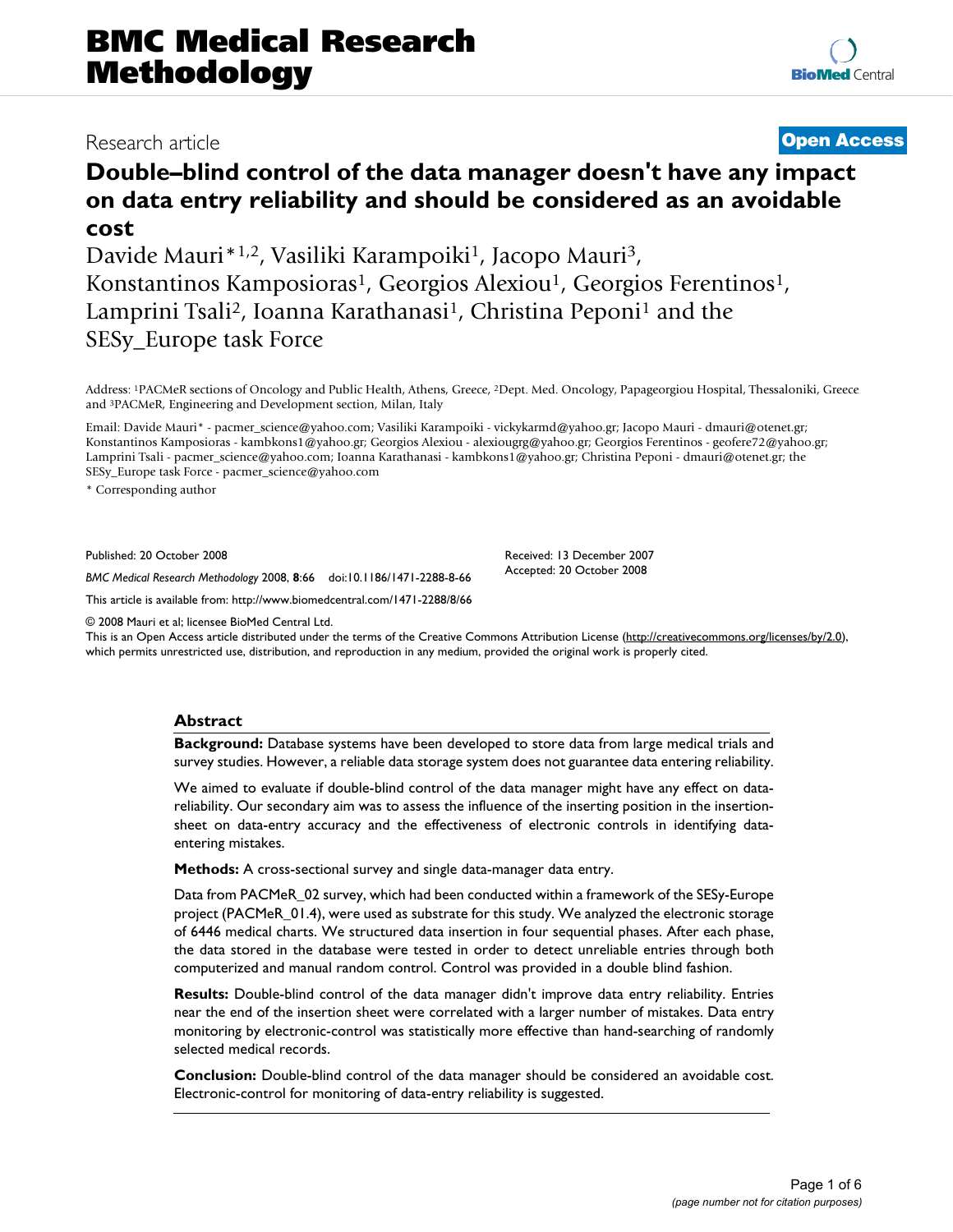### **Background**

Large survey studies are important for public health policy making and to improve the effectiveness of interventions. Database systems and electronic networks have been developed to render surveys more manageable by providing data storing and analysis [1,2]. Data standardization and accuracy, as well as secure storage are of particular importance in multi-center studies. However, the availability of reliable electronic systems is not enough to guarantee the validity of population-based cross-sectional studies. Indeed, the relevance of a medical survey is largely dependent on two main steps: the quality of data collection in the medical-charts and the fidelity of data transferring from the charts to the electronic system. Any weakness in these two stages will invalidate the study [3- 7].

The present study is focused on data-entering reliability. Many techniques, such as combo-boxes, filters that prevent fields being in logical contradiction to other values and the involvement of specialized data-managers or of a single data-manager have been successfully introduced to reduce transcriptional mistakes. However, the process of data entering could still represents a problem for data reliability.

In the present study (SESy-Europe project), conducted within a framework of a nationwide Hellenic survey of cancer screening assessment, we set out to evaluate if a double blind control of the inserted data might have a clear effect on the data-management, thus reducing mistakes during data entering. Furthermore, we evaluated if the inserting position in the insertion-sheet has any impact on occurrence of mistakes. Furthermore, we investigated whether an electronic identification of high-risk insertions might be more sensitive than random control of the questionnaires in identifying data-entering mistakes.

#### **Methods**

This study is a part of the Screening Evaluation System Europe (SESy-Europe) project, also known as the PACMeR\_01.04 project because it is organized by the Panhellenic Association for Continual Medical Research. SESy-Europe project is a multinational study involving fourteen centres in ten European Nations and tailored to the development of a multilanguage database able to bridge European countries in cancer screening monitoring policy.

In this study, SESy-Europe project has used data coming from medical charts (questionnaires) of a Greek survey that aimed at the evaluation of Hellenic cancer preventive and screening practices (PACMeR\_02 study). Details on PACMeR\_02 study have been already reported [8,9].

The project was ethically approved by PACMeR's Scientific Committee (protocol number 08\_020720) and conformed to the ethical guidelines of the 1975's Declaration of Helsinki.

Data coming from 6446 medical charts (3462 female, 2984 male) and their electronic storing constituted the substrate of the analyses.

### *Data entering and database*

Data storing had been assured by SESy\_Europe Database [10,11]. Despite the fact that the database has been tested for data-safety of insertion from multi-centric data-management [12], in this study section all data were inserted by a single data-manager. This has been reported to reduce the inter-data manager errors and facilitate analyses by avoiding data-manager related bias [13].

#### *Study design and blinding*

Data insertion had been conducted in four chronologically sequential phases. Each phase constituted of three stages: 1) data entering, 2) control applied to inserted data, 3) correction of mistakes.

During the phase I were recorded and controlled data from the first 325,773 questionnaires. Successively in the phase II were recorded and controlled data from 151,734 questionnaire. Sequentially data from 145,401 and 107,286 questionnaires were recorded and controlled during the phase III and the phase IV respectively.

Data manager could not progress to the next phase of data entering, until all the previous phase procedures (stage 1,2,3) had been concluded. Details for each stage are provided below:

#### *First stage (data entering)*

all data coming from a definite number of medical-charts was recorded in an established peripheral unit of the database (Nafpaktos, Greece).

#### *Second stage (controls applied to inserted data)*

The recorded data were electronically sent to the Central unit of the database (Ioannina, Greece) and then transferred to an external commission for electronic control (Milan, Italy). At the same time the registered medical charts were sent to the questionnaires' collection center (Ioannina, Greece) and then to the PACMeR archive (Lixouri Hospital, Greece). Neither the data manager operating in the peripheral unit (Nafpaktos), nor the control units (Milan and Lixouri) were aware of each other, thus assuring that the study was blind.

Data that entered the data-base underwent the following two analyses: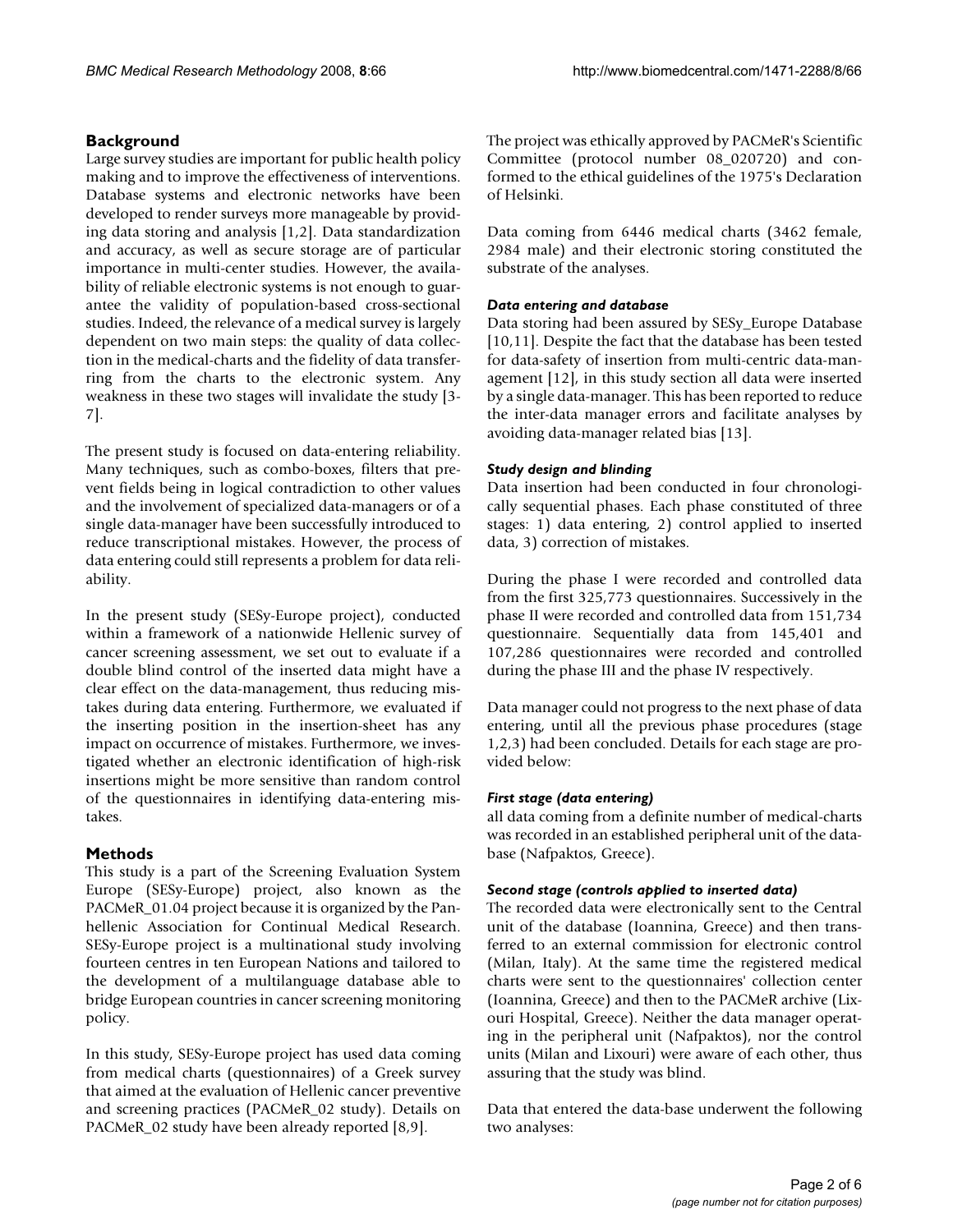A. Computerized controls for possible unreliable data (by electronic filters e.g.: height <  $140$  or >  $195$  cm, weight < 40 or  $> 120$  kg, age at first parturition  $< 18$  or  $> 40$ , BMI  $<$ 17 or  $> 41$  etc.), [Milan]. [see additional file 1]

B. Random controls of 200 medical records (randomization by table of random numbers), [Ioannina]

We defined as *potential mistakes* all medical records flagged either by computerized controls (A) or by random selection (B). Potential mistakes triggered hand-searching in hard copies to validate the correspondence between the data contained in the medical records and those in the database. Non-corresponding data were considered *real mistakes*. Conversely corresponding data were identified as *false positive*. Lists of potential and real mistakes were thereafter registered for statistical analyses.

#### *Third stage (corrections of mistakes)*

A dedicated operator went to the peripheral unit to present the list of real mistakes to the data manager and discuss the related insertions. The same operator was crucial to assure that the data manager in the peripheral unit could not progress to new insertions, until all the *real mistakes* registered during controls for the previous phase had been corrected and discussed. The operator was instructed to change the data-base ID code of the peripheral unit prior to any new phase of the study for that purpose. The ID code identifies the peripheral unit and the phase of insertion for each electronic record.

#### *Insertion-sheet*

considering that the position of entry in the insertionsheet might influence the rate of mistakes (e.g., data entering errors from the last insertion field of a long insertionsheet), we recorded the proportion of real insertion mistakes at the beginning and at the end of the insertion sheet. Therefore, the parameters *age* and *weight* at 4<sup>th</sup>, 5<sup>th</sup> insertion position, respectively, were compared to the parameters *age at marriage* and *age at first sexual intercourse* at insertion positions114 and 115 respectively.

#### *Outcomes*

we set out:

1. To estimate if the double-blind control of the inserted data and the following corrections might have any effect on the data-manager, reducing mistakes during successive phases of data-entering.

2. To investigate if the position in the insertion sheet has any impact on mistakes occurrence during data-entering.

3. To examine differences in sensitivity for detection of data-entering mistakes by comparing the results obtained analyzing randomly selected insertion sheets against those identified by computerized filters for unreliable data.

Analyses were performed in Intercooled Stata 8.2 (Stata Corp, College Station TX, USA) using chi-square, Pearson chi-square and the *metareg* module. Unless otherwise specified, all statistical tests are two-tailed and statistical significance is set at  $p < 0.05$ .

#### **Results**

#### *Population and insertions*

PACMeR 02 surveyed 6446 individuals (2984 males,3462 females) for a total of 730,194 insertions were registered in the central table of the database (362,604 for females and 260,304 males respectively). The exact numbers of insertions per phase and for all analyzed fields are reported in Table 1.

The number of "potential mistakes" identified by electronic controls (for each parameter analyzed per each phase) and the number of "real mistakes" encountered during the hand-searching check of "potentially mistakes" on medical charts are reported in Table 2.

#### *Outcome analyses*

#### *Effect of double blind control on data manager*

Double-blind control and mistakes correction has not been found to have any benefit on data entering reliability. The proportion of mistakes in the four phases did not show a statistically significant difference ( $p = 0.66$ ). On the contrary, meta-regression analysis by phase showed a trend for augmenting the risk of producing mistakes at each successive phase by 1.07, but also this was far from being statistically significant  $p = 0.27$ . These results were also confirmed when we calculated the risk ratio for dataentry mistakes in phase I (RR = 1.0) *vs.* each other phase (phase II RR = 1.082 p = 0.74; phase III RR = 1.059 p = 0.76; phase IV RR =  $1.277$  p = 0.21).

#### *Position in the insertion-sheet*

We found that parameter position in the insertion sheet plays a major role in mistake occurrence (real mistakes); with last insertions being statistically associated with higher rate of mistakes than the insertions at the beginning. This was evident during each phase of the study for any type of control considered (electronic or random selection). Proportion of mistakes observed in last insertion fields was notably lower for combo-boxes than those for numerical values. Table 3

#### *Random vs. electronic check*

When electronic control was compared against the random selection of questionnaires, it was found to be statistically more effective in evidencing mistakes (real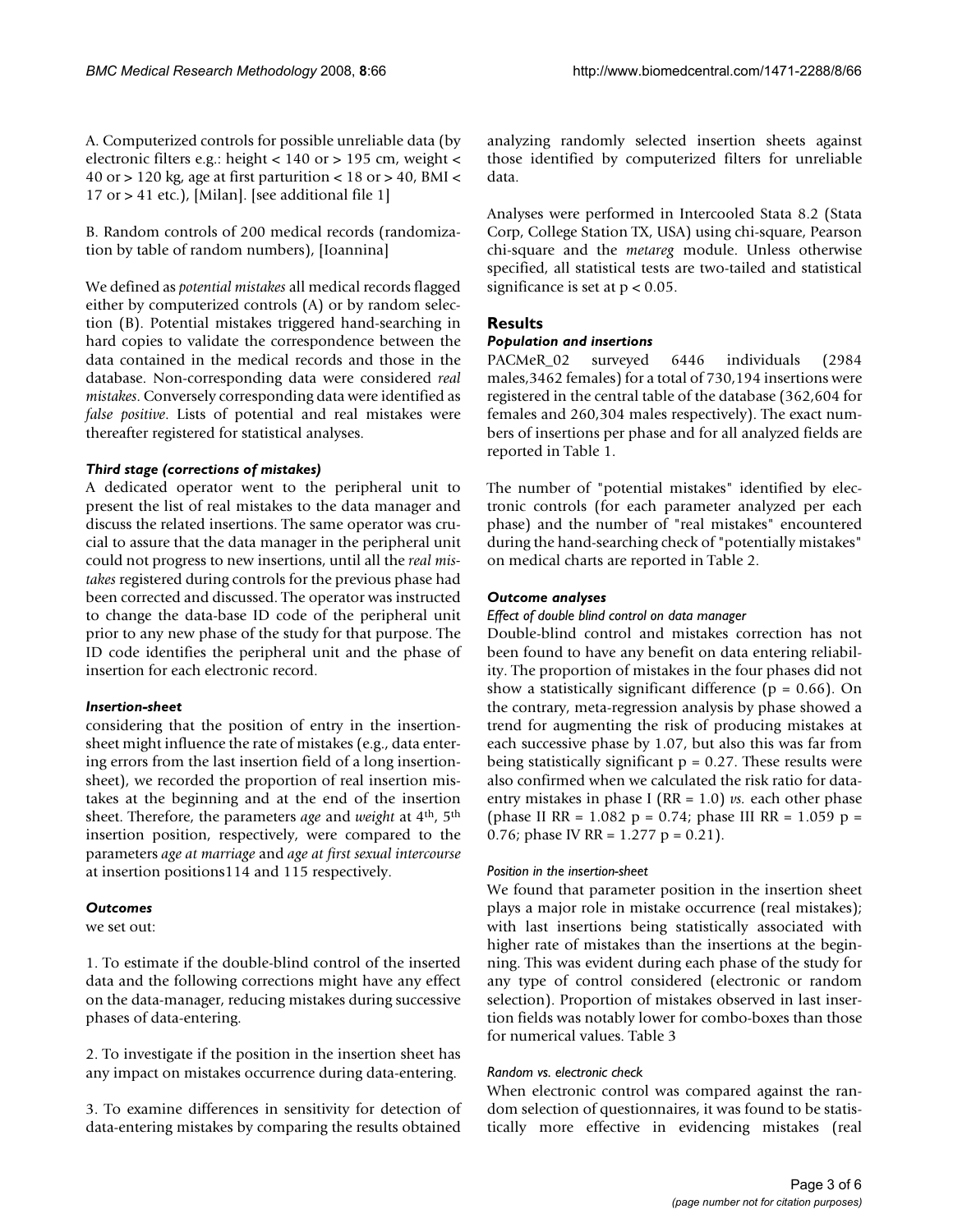| Parameter                 | field type | phase I | phase II | phase III | phase IV | Total insertions |
|---------------------------|------------|---------|----------|-----------|----------|------------------|
| All                       |            | 325,773 | 151,734  | 145,401   | 107,286  | 730,194          |
| Male                      |            | 140.658 | 641,58   | 55,488    | 44,064   | 260,304          |
| Females                   |            | 185,115 | 87,576   | 89,913    | 63,222   | 362,604          |
| Age                       | n.         | 2,884   | 1,341    | 1,275     | 946      | 6,446            |
| Age at first parturition# | n          | 1,505   | 712      | 73 I      | 514      | 3,462            |
| Age marriage#             | n          | 1,505   | 712      | 73 I      | 514      | 3,462            |
| <b>Education</b>          | c          | 2,884   | 1,341    | 1,275     | 946      | 6,446            |
| Family position           | c          | 2,884   | 1,341    | 1,275     | 946      | 6,446            |
| First sexual intercourse# | n          | 1,505   | 712      | 73 I      | 514      | 3,462            |
| Height                    | n          | 2,884   | 1,341    | 1,275     | 946      | 6,446            |
| Insurance                 | c          | 2,884   | 1,341    | 1,275     | 946      | 6,446            |
| Provenance                | c          | 2,884   | 1,341    | 1,275     | 946      | 6,446            |
| Sons                      | n          | 2,884   | 1,341    | 1,275     | 946      | 6,446            |
| Number of parturitions #  | n          | 1,505   | 712      | 73 I      | 514      | 3,462            |
| Urban community           | c          | 2,884   | 1,341    | 1,275     | 946      | 6,446            |
| Weight                    | n          | 2,884   | 1,341    | 1,275     | 946      | 6,446            |

**Table 1: Number of insertions per each parameter analyzed for each phase of the study.**

Insertions concerning only females (#), insertion-fields type: combo-boxes (c) and numeric (n).

mistakes) in two of the three parameters analyzed: "Age" 1/800 vs. 11/416 *p* < 0.001, "number of children" 9/800 vs.  $12/223$   $p < 0.001$ . Filter used for "age at marriage" produced a large number of false positive and displayed a positive trend but did not reach statistical significance  $(15/424 \text{ vs. } 5/336 \text{ p} = 0.080).$ 

#### **Discussion and conclusion**

Large research projects offer significant advantages but there is always a problem concerning data collection and processing. It is important to ensure that information is entered into the database consistently and accurately [15,16]. Our study evaluated some methods for controlling data-entering. While modern data-entry technologies have greatly reduced entry errors by use of quality control mechanisms [4], even a small proportion of mistakes can

**Table 2: potential mistakes (pM) found in the electronic check and relative number of real mistakes (M) encountered in manual hard-copy check.**

|                           | Phase I |    | Phase II  |               | Phase III |                | Phase IV |               |
|---------------------------|---------|----|-----------|---------------|-----------|----------------|----------|---------------|
|                           | pМ      | м  | pМ        | м             | Pm        | м              | pМ       | м             |
| Age                       | 216     | 3  | 19        | 3             | 80        | ı              | 101      | 4             |
| Age first parturition     | 267     | 4  | 30        |               | 37        | 2              | 22       | ı             |
| Age marriage              | 153     | ı  | 65        | 3             | 75        | 0              | 43       |               |
| Education                 | 210     | 0  | NA        | NA            | 71        | 3              | 44       | 20            |
| Family position           | 210     | 0  | NA        | NA            | П         | $\mathfrak z$  | 13       | $\mathcal{P}$ |
| First sexual intercourse  | 205     | ı  | 82        | $\mathcal{P}$ | 101       | O              | 78       |               |
| Height                    | 728     | 28 | 54        | 7             | 26        | $\overline{2}$ | 19       |               |
| Insurance                 | 210     | 4  | NA        | NA            | 35        | 22             | 36       | 3             |
| Provenance                | 210     | ı  | NA        | NA            | 15        | 4              | 28       | 3             |
| Sons                      | 215     | п  | <b>NA</b> | <b>NA</b>     | 4         | 0              | 4        |               |
| N of births (parturition) | п       | 7  | 3         | 3             | 3         |                | 4        | O             |
| Weight                    | 690     | 30 | 41        | 4             | 32        | 6              | 26       |               |

have a great impact on a study's results. Inadvertent random and systemic errors introduced into datasets and their manipulation are well-defined sources of bias in the statistical evaluation of clinical trials. Recently, Marks suggested the elimination of paper from clinical data capture and the use of computers from the start in order to maximize data-reliability [14]. However, elimination of hardcopies is usually not possible, thus many efforts had been done to reduce data-entering mistakes.

Besides studying electronic control in data-entering, the consequence of double data entry compared to single entry had been investigated in a double-blind setting, but data entry error rates were not significantly reduced [13]. This result may be explained by the fact that a single datamanager may reduce the inter data-manager bias and since errors are systematic they will be more easily identified than in a double data entry setting. The use of a single data-manager is important also from economical standpoint since the cost of a single data-manager was notably lower than a double-blind control system with double data entry [13].

For all the above reasons, our study had been performed by a single data-manager and presents the novelty to test not only for the impact of a double-blind control but also for the sequential (by phase) educational sessions on data-entry mistakes, as well. While it was hypothesized that this high quality controls might reduce the rate of insertion mistakes, our study showed that this combined approach did not seem to be effective and its use is therefore not recommended. Not only there was absence of improved data-entry reliability, but the double blind control sessions were associated with interruptions in the workflow of the data-manager (time and working-hours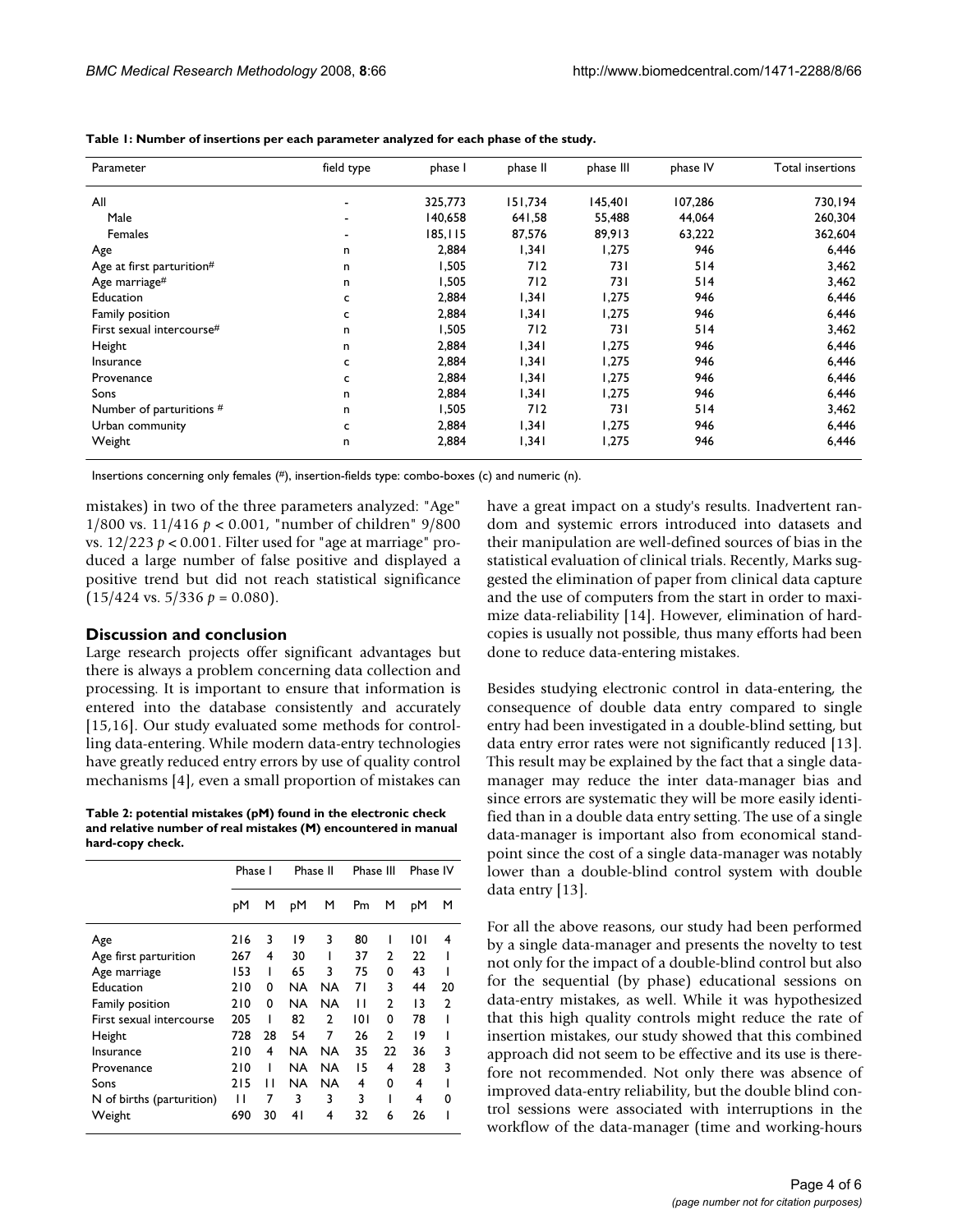|                                    | Phase | Insertion fields position | p.         |         |
|------------------------------------|-------|---------------------------|------------|---------|
|                                    |       | Initial<br>(%)            | End<br>(%) |         |
| Random selection of questionnaires |       | 0,55                      | 3,64       | 0.0026  |
|                                    | Ш     | 3,4                       | 11,66      | 0.0210  |
|                                    | Ш     | 0                         | 6,25       | 0.0008  |
|                                    | IV    | 1,65                      | 3,93       | < 0.001 |
| <b>Electronic Check</b>            |       | 11,8                      | 15,7       | < 0.001 |
|                                    | Ш     | 2,23                      | 10,3       | < 0.001 |
|                                    | Ш     | 4,39                      | 12,03      | < 0.001 |
|                                    | IV    | 6,71                      | 11,77      | < 0.001 |

**Table 3: For electronic-check the analyses compared the proportion of real mistakes vs. the proportion of potential mistakes.** 

For random selection of questionnaires we evaluated the number of mistakes encountered vs. the number of questionnaire randomized for each field controlled.

lost), useless employment of personnel and waste of resources and consequently increased expenditures. These results might be partially explained by the fact that welltrained and well-monitored data entry staffs are not the weakest link in the data management chain [17].

Our study also suggests that the position in the insertion field plays a very important role in the proportion of mistakes. The last positions are associated with more mistakes than the initial ones, especially when numeric fields are considered. This has been attributed to the fatigue of the data-manager when questionnaires have too many entries. These results therefore suggest that to create more effective questionnaires the most important information should be collected in the first fields, the number of insertion-fields per insertion-sheet should be reduced and combo-boxes or text-boxes should be used instead of fields with direct numerical insertion (especially in the last part of the questionnaire).

Furthermore, we found that electronic controls for insertion mistakes are more effective than manual searching of randomly selected medical charts: electronic search is far simpler; it is associated with lower time loss and reduced need of personnel. Its use is therefore recommended in quality-control for data-storing processes.

One limitation of this study is that it was based on a single data manager, thus it is difficult to generalize our conclusions. However, it should be remembered that the decision to use a single data-manager was introduced to improve data entry-reliability by reducing inter data-manager bias [13]. Keeping in mind these limitations, we nevertheless believe that our conclusions are useful and may help guide data-management decisions and improve dataentering reliability.

#### **Competing interests**

The authors declare that they have no competing interests.

#### **Authors' contributions**

DM conceived of the study, and participated in its design and coordination and drafted the manuscript. VK participated in the study design, data collection and drafted the manuscript. JM and GF participated in the study design and were the responsible for the electronic-controls and statistical analyses. KK and GA were responsible for the hand-searching (manual controls). LT participated in study design and coordination and drafted the manuscript. IK participated in the study design and questionnaires collection. CP participated as single data-manager. All authors read and approved the final manuscript.

#### **Note**

SESy\_Europe task Force: Francisco Javier Rivas Flores *(San Rafael Hospital, Madrid -Spain-)*; Hilal Altinoz *(SSK Sureyyapasa, Thoracic Disease Center, Istanbul -Turkey-)*; Marzanna Chojnacka *(Maria Sklodowska-Curie Memorial Cancer Center, Warsaw -Poland-)* Irini Karentzou *(University school of Medicine, Cologne -Germany-)*; Camelia Colichi *(Institute of Oncology, Bucharest -Romania-)* Tamara Oxiuzova and Eleni Kanavoura *(University school of medicine, Ioannina -Greece-)*; Berta Adelaide Maia da Silva Alves de Sousa *(Portuguese Oncology Institute IPOPFG-EPE, Porto -Portugal-)*; Diana Ivanova *(PACMeR, Athens -Greece-)*, Mario Dambrosio *(Multimedica Hospital, Milan -Italy-)*.